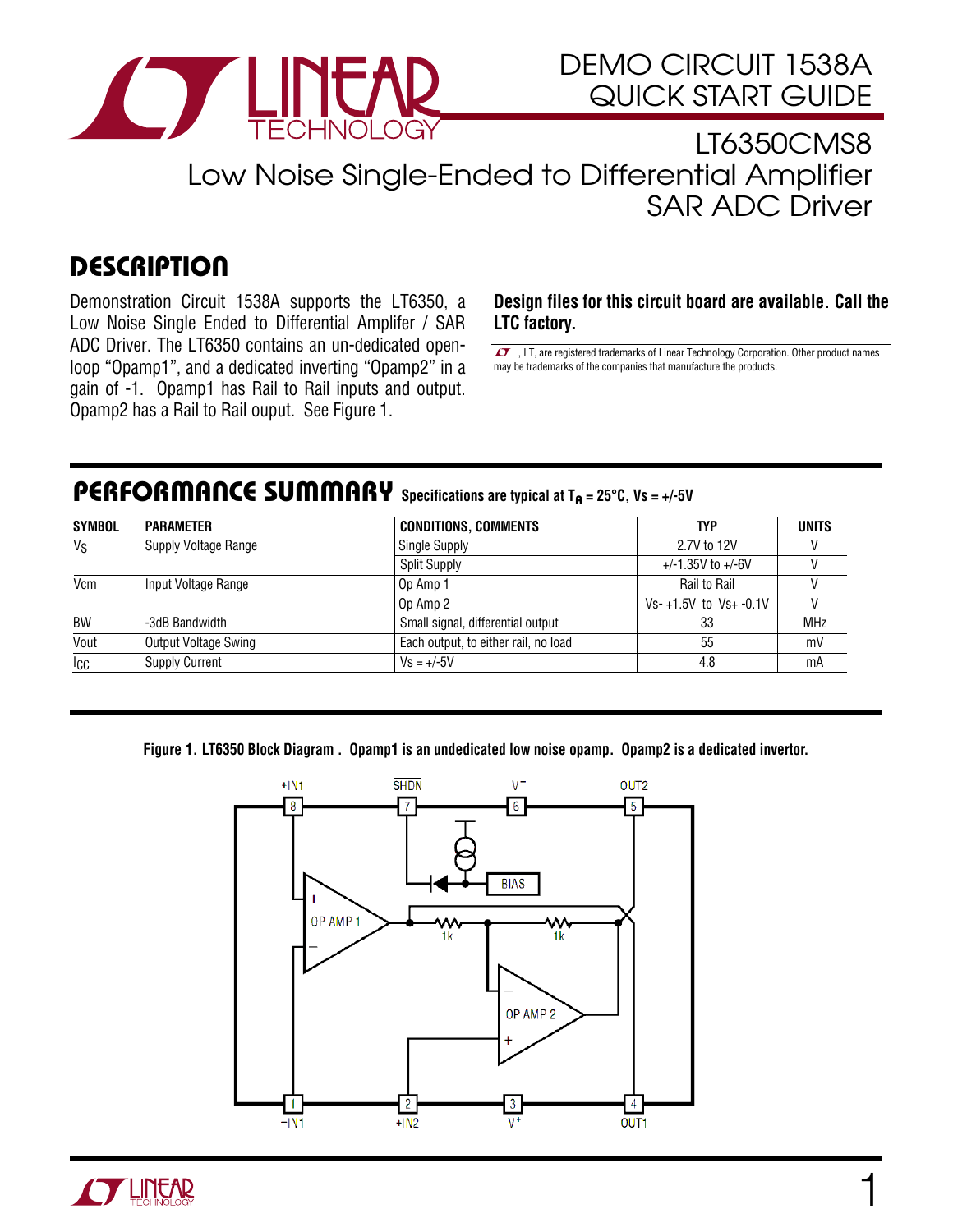## OPERATING PRINCIPLES

Conversion of single ended signals to differential is a basic function. It may be desired for improved transmission characteristics over twisted pair, or for driving SAR ADCs which prefer differential inputs. The LT6350 makes the single-ended to conversion easy by providing

an already connected internal invertor, Opamp2. In the simplest configuration, with Opamp1 in a gain of 1, the conversion to differential causes an effective gain of 2 overall.

### QUICK START PROCEDURE

Demonstration circuit 1538 is shipped with the jumpers set for Single Supply, DC coupled operation, with Opamp1 configured in a gain of 1 (OUT1 shorted to –IN1). As the intended application is for single ended inputs, only one input BNC connector is installed (J1) and this is the exciatation path for Opamp1's non-inverting input +IN1. To support Opamp1 in inverting or other applications, a footprint for another BNC was included (J3) for user installation.



**Figure 2. Proper Connections for Single Supply Operation (DMMs optional). The function generator should be set up to operate around a positive 2V DC offset. For split supply operation, set JP6 to "Split Supply" and connect a negative supply to the V- turret.** 

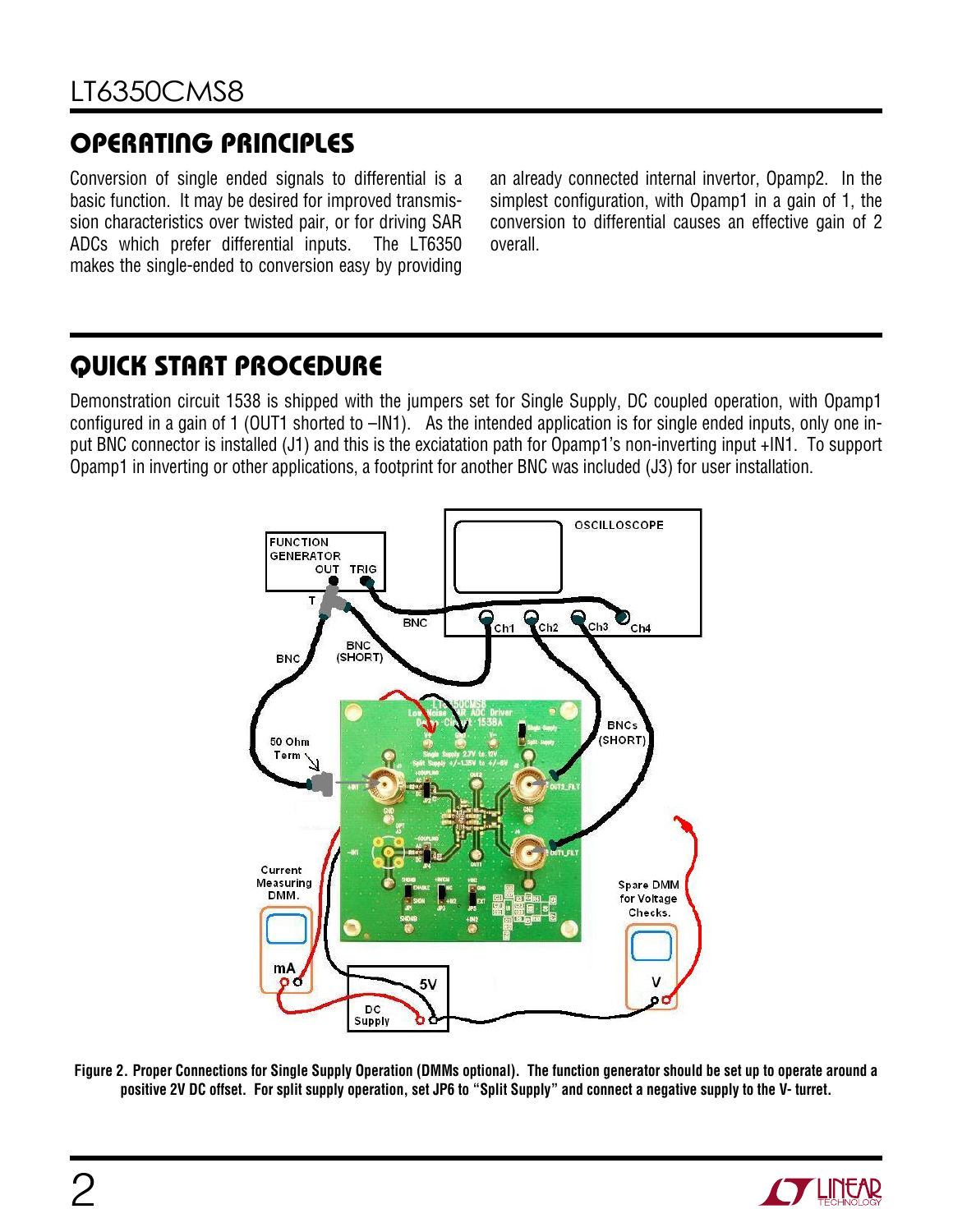# LT6350CMS8



**Figure 3. Circuit Schematic**